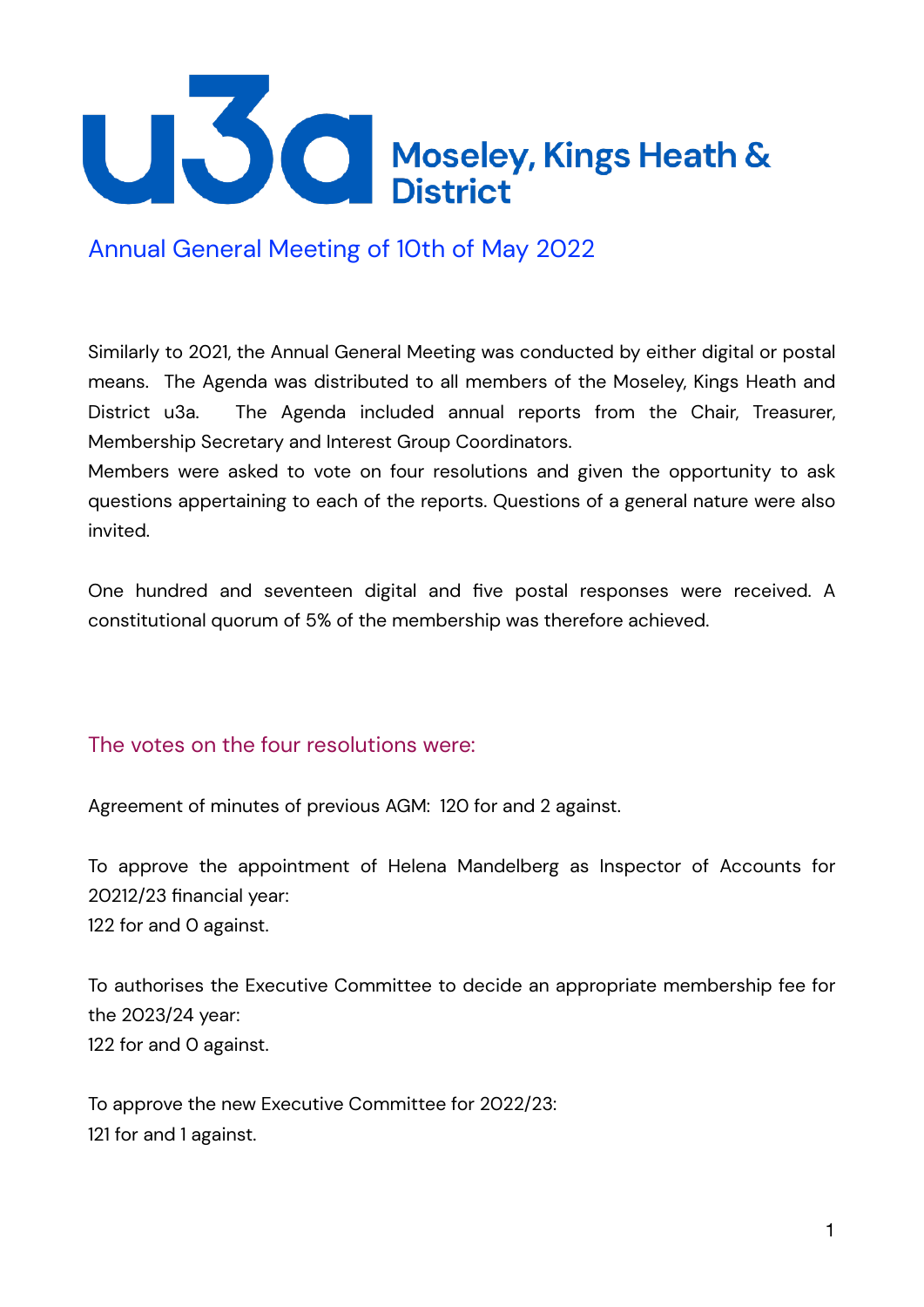## Ray Tier's answers to the questions raised regarding the Chair' report.

### Question.

I welcome the collaboration between our U3A group and other local ones as a way of enlarging the number of activities available when numbers for some individual groups may be low.

Thank you. I hope this initiative will help MKHD members find vacancies in groups run by the other two u3as if our own groups are full or if they have a specialised interest that is not catered for by our own groups.

## Question.

I seem to recall that it was reported previously that the committee had enabled some new initiatives such as offering help to members wanting advice & help in getting online, and the 'Barmy Army'. How did they fare?

During lockdown we did provide support and personal tuition to members requesting advice and help to get online and I think that was appreciated. The Barmy Army initiative was very successful and led to Janet Burgess, who was a member of the Barmy Army team, standing for the committee, and subsequently being elected, as Social Secretary. During all the various stages of Covid lockdown we were very limited in the extent to which we could organise any social events but now that covid restrictions have been lifted we plan to restart our monthly meetings from July and have other ideas for social events too.

## Question.

.

 I have not voted on last year's minutes because I did not participate in the AGM, so cannot comment. An abstention option would be helpful for the pernickety ones among us.

We will consider this for next year.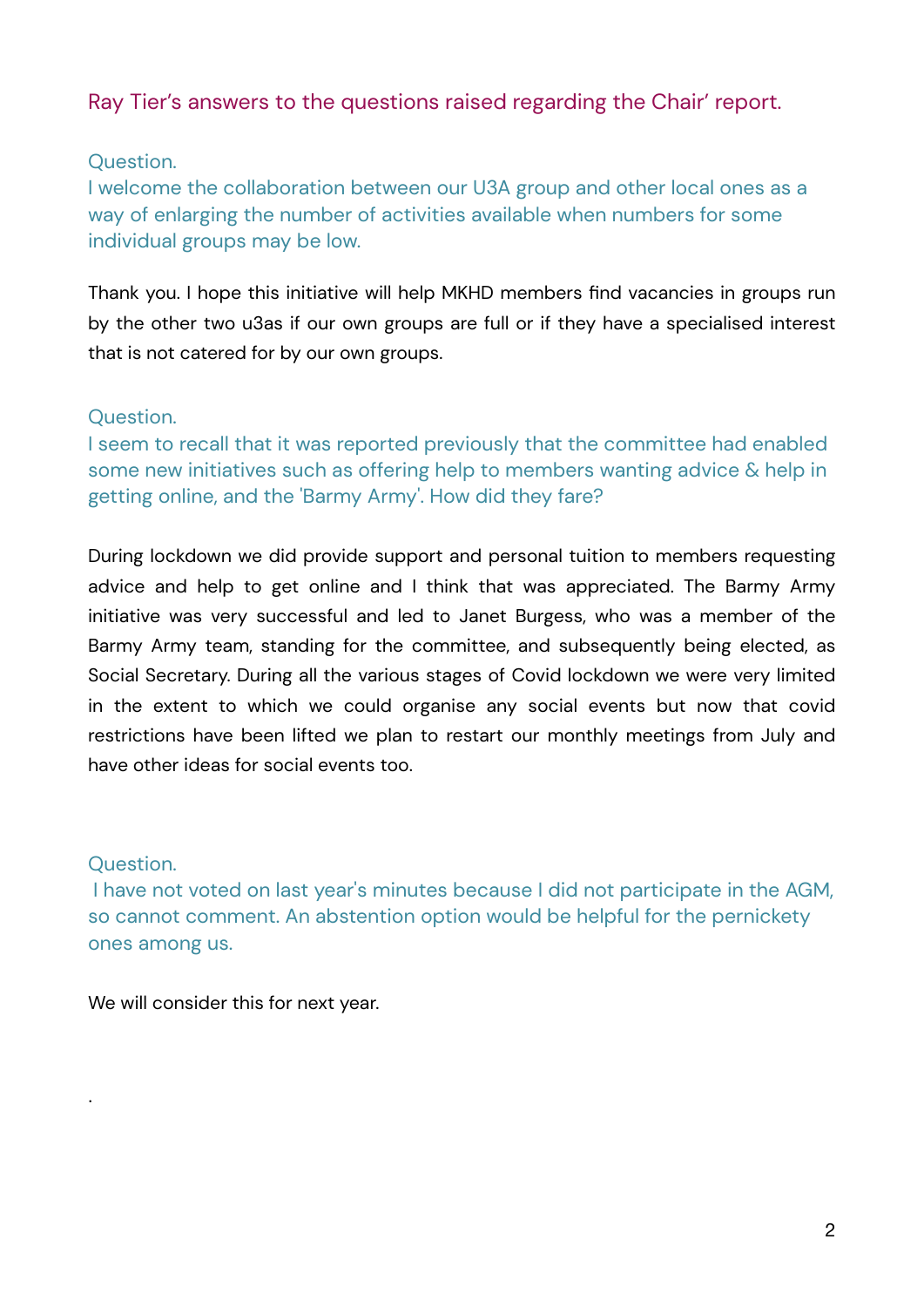# Anne James' answers to questions raised regarding the Interest Group Coordinators' report.

## Question.

I've appreciated the telephone contact with my IGC. And a big thankyou to all the committee!

Sarah and I enjoyed speaking to Group Leaders and we all appreciate the time and effort GLs put into running their groups.

## Question.

Given the Government's recommendations with regards to still wearing face masks in enclosed or private spaces where they are mixing with people they don't know, I would feel more comfortable if I knew if there was a generic recommendation across Groups or if is up to individual Group Leaders. Whilst we may know the other members of group meetings may be a week apart or a month so there is still a concern. I hasten to add that I am not against face-toface meetings but am involved in gatherings elsewhere where wearing facemasks is welcomed if it makes you feel more comfortable as is social distancing and using hand sanitiser.

Although the Government still recommend wearing face masks as outlined in the question, we have decided that it is up to the individual to decide on whether they feel comfortable to meet up with others. Wearing a face mask is still very much an individual choice. Group Leaders are not expected to make decisions as to how and where they meet, whether wearing face masks or not, and this is something which would be discussed with members of the group. The wearing of face masks by the group as a whole would only be possible if everyone agreed and should not be imposed by the GL. We recognise that meeting outside is still preferable where possible, and when meeting inside individuals should be spaced out as far as possible, with good ventilation within that enclosed space. Some groups have been testing before meeting, but this is, of course, more problematic now that tests are no longer free.

I would think that anyone should have the right to wear a face mask/use sanitiser if this makes them feel more comfortable.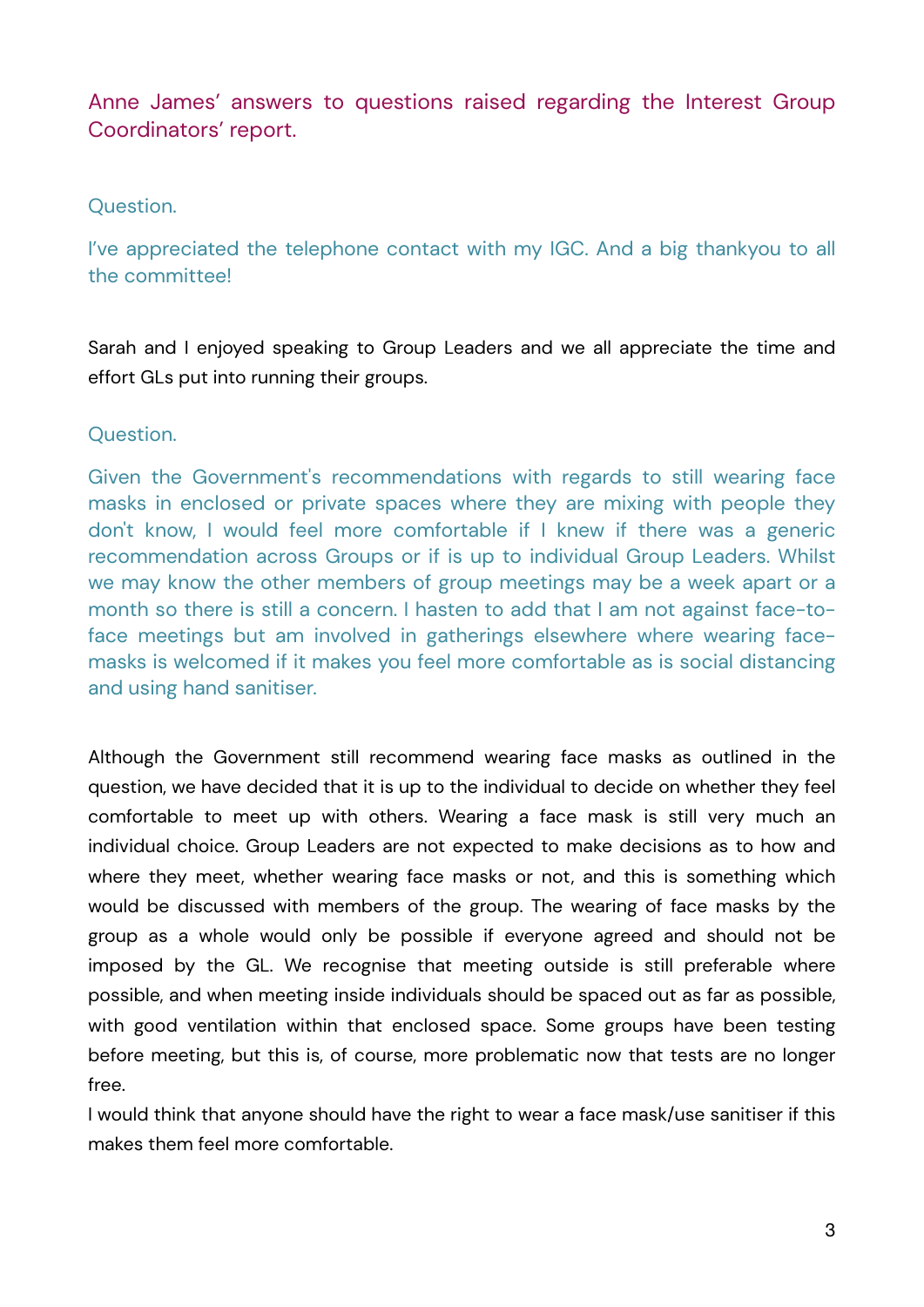## Question.

.I hope that additional help will be found for Anne as IG Co-ordinator. The number of co-ordinators has shrunk over the last few years but I can't believe the actual job has. IG's have been told so much about restrictions over the pandemic period that I would have thought now is the time to enable and encourage them. It is not clear whether MKHD members are now able to join all the IGs offered by KN and H&E's u3a's - I don't believe this to be the case but the report but does not make it clear.

MKHD members should be able to apply to join other groups within KN and H&E u3as IF joining these groups does not reduce the number of places available to members of that specific u3a. Each u3a will need to decide if/when they are willing to open up membership of any given group. MKHDu3a members would not, therefore, be able to apply to join the other u3a groups until the other u3a(s) have announced that they are looking for external recruits.

Anne will be meeting with the IGCs of KN and H&E soon, and I hope we will discuss the process through which members can join groups then.

# Tessa Bidgood's answers to a question raised regarding the herTreasurer's report.

### Question.

### Puzzled by expenses for Speakers at General Meetings in 20-21 and 21-22.

The payments recorded as Speakers at General meetings were for the online Mirthy Talks we provided during Lockdown. Didn't seem worth starting a new category on the accounts for this